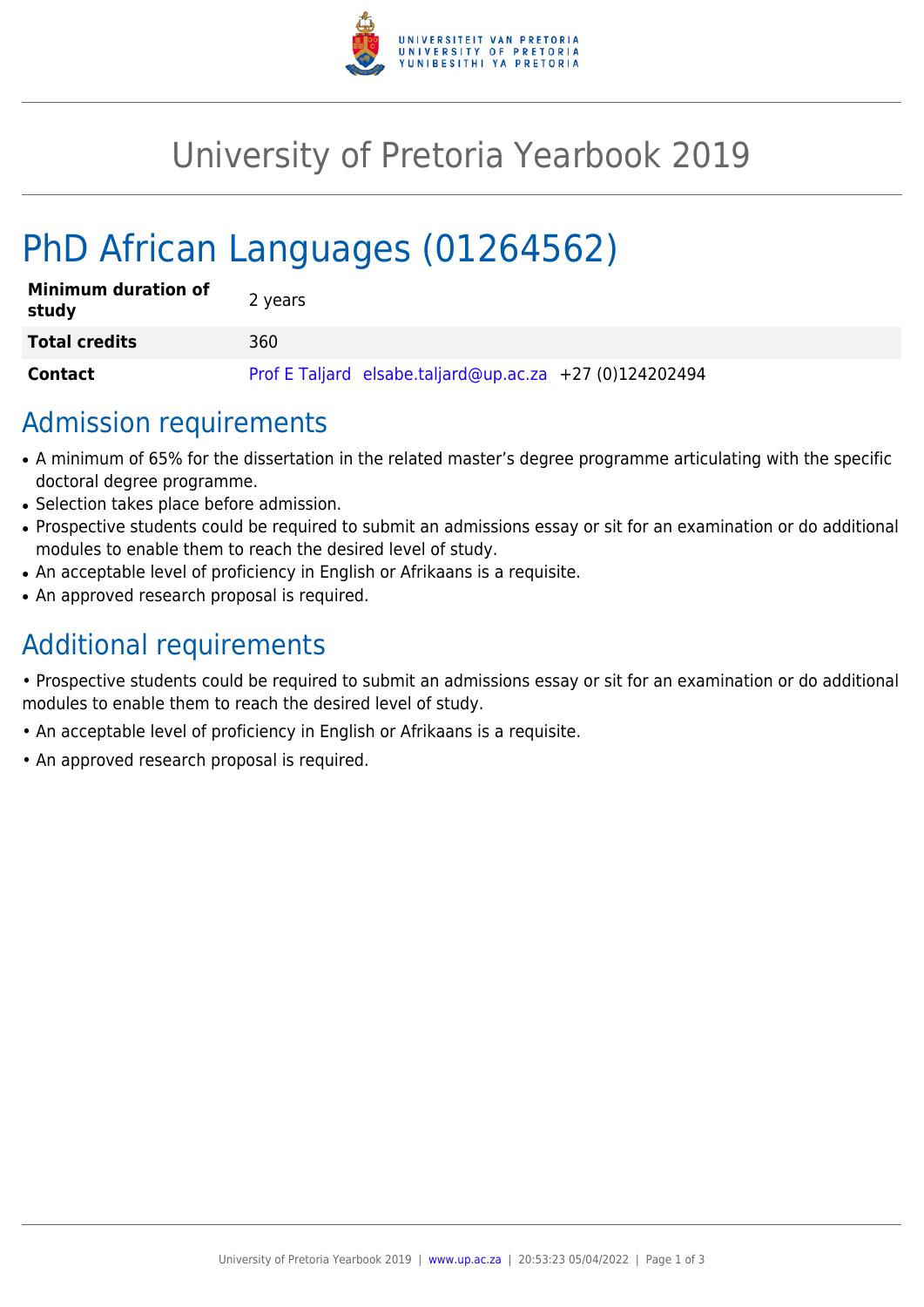

## Curriculum: Year 1

**Minimum credits: 360**

#### **Core modules**

[Thesis: African languages 990](https://www.up.ac.za/yearbooks/2019/modules/view/AFT 990) (AFT 990) - Credits: 360.00